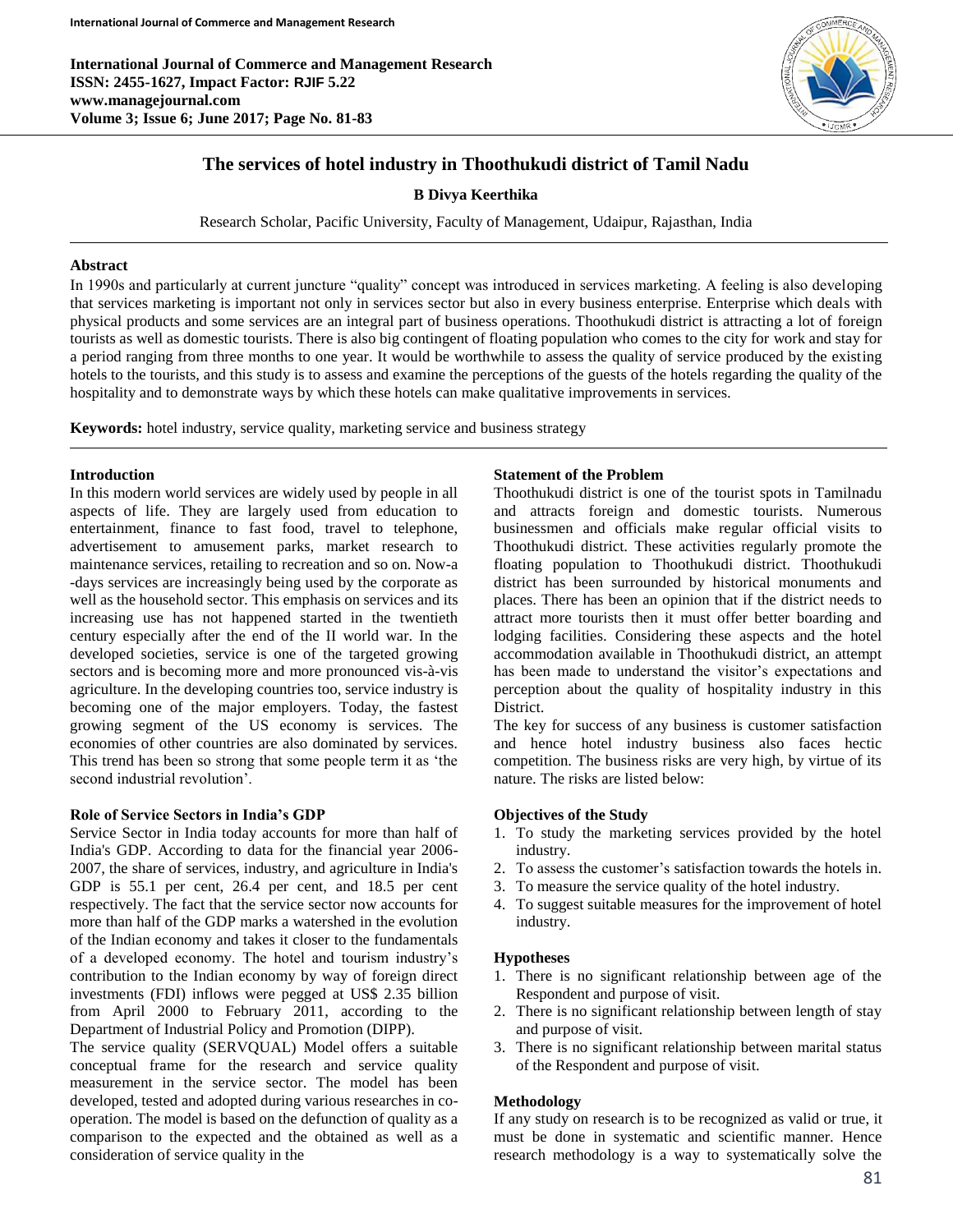research problem. It may be understood as a science of studying how research is done scientifically. In it, we study the various steps that are generally adopted by researcher in studying his research problem along with the logic behind them.

The methodology used for carrying out the present study is explained in the forthcoming paragraphs. It covers title of the study, significance of the study, aims and objectives of the study, research hypothesis, research design, and pilot study, sampling design, sources of data, tools for data collection, method of data collection, statistical analysis and limitations of the study.

#### **Service Quality Dimensions**

Research suggests that customers do not perceive quality in a unidimensional way but rather judge quality, based on multiple factors relevant to the context. The dimensions of service quality have been identified through the pioneering research of Parasuraman (1985), Valarie Zeithml (1985), and Leonard Berry (1985). Their research identified five specific dimensions of service quality that apply across a variety of services contexts.

### **1. Reliability:** Delivering on promises

Of the five dimensions, reliability has been consistently shown to be the most important determinant of perceptions of service quality among U.S customers. Reliability is defined as the ability to perform the promised service dependably and accurately. In its broadest sense, reliability assures that the company delivers on its promises, promises about delivery, service provisions, problem resolution, and pricing. Customers want to do business with companies that keep their promises, particularly their promises about the service outcomes and core service attributes.

### **2. Responsiveness:** Being willing to help

Responsiveness is the willingness to help customers and to provide prompt service. This dimension emphasizes attentiveness and promptness in dealing with customer requests, questions, complaints and problems. Responsiveness is communicated to customers by the length of time they have to wait for assistance, answers to questions, or attention to problems. Responsiveness also captures the notion of flexibility and ability to customize the service to customer needs.

### **3. Assurance:** Ability to convey trust and confidence

Assurance is defined as employee's knowledge and courtesy and the ability of the firm and its employees to inspire trust and confidence. This dimension is likely to be particularly important for services that customers perceive as high risk, or for services of which they feel uncertain about their ability to evaluate outcomes – for examples, banking, insurance, and brokerage, medical and legal services.

### **4. Empathy:** Provision of caring, individualized attention

Empathy is defined as the caring, individualized attention that the firms provide its customers. The essence of empathy is conveying, through personalized or customized service, that customers are unique and special and that their needs are understood. It includes approachability, sense of security and the effort to understand the customer's needs.

## **5. Tangibles:** Representing the service physically

Tangibles are defined as the appearance of physical facilities, equipment, personnel and communication materials. Tangibles provide physical representations or images of the service that customers, particularly new customers, will use to evaluate quality. Service industries that emphasize tangibles in their strategies include hospitality services in which the customers visit the establishment to receive the service, such as restaurants and hotels, retail stores and entertainment companies.

### **Findings**

In this study 76% of the hotel owners who started the business belong to the age group of above 41 years. Out of 25 hotel owners 24 are male and only one is female. 28% of the hotel owners' income ranges from 4-5 lakhs per month. 94% of the hotel owners procure milk from private source for their hotels. They procure grocery items from wholesalers and they purchase daily. 90% of the hotel owners had insured their hotels in government insurance company.

In this study 72% of the hotel owners provided both catering and restaurant services. 80% of the hotel owners do not provide cultural shows, beauty parlours and gym facilities. 96% of the hotel owners provide first aid facility and television facility, only star hotels provide ambulance facility to their customers. 80% of the hotel owners provide lift facility, ticket booking facility to their customers and accept credit card payments. 80% of the hotel owners provide special discount to their regular customers. 100% of the hotel owners say that word-ofmouth promotion gives more impact their business. Generally the hotel owners allow the employees to receive the tips.

Table inferences show that 51% of the respondents who preferred to stay in hotels belong to the age group of 21-30 years. They stay in the hotels for employment and professional purposes. 77% of the respondents are male and 93% of the respondents are Indian. 75% of the respondents stay in the hotel for the purpose of occupation, conference, marriage and pilgrimage. Friends and relatives had also been the source of influence to select these hotels. The customers were very much satisfied with the tariff charged, quality of the service provided, check in procedure, clean environment, friendly approach of the employees, special discount provided, and varieties of food offered and pricing of food items.

Hypothesis testing between services received and various demographic details of the respondents reveal that there was no significant association between choice of hotel and service provided. There was significant association between age, sex, nationality, educational qualification, occupation, marital status, monthly income, purpose of visit and length of stay and services provided by the hotel owners. The significant positive relationship between services provided and demographic details of the respondents reveal that quality services provided at these hotels were the main criterion of all the respondents irrespective of age, sex, nationality, educational qualification, occupation, marital status, and monthly income, purpose of visit and length of stay.

### **Suggestions**

Hotels do initiate effective steps to constantly improve the quality of services provided to their customers. It is seen that the customers are waiting for table. So, increasing the number of seating facilities would solve the problem and in addition